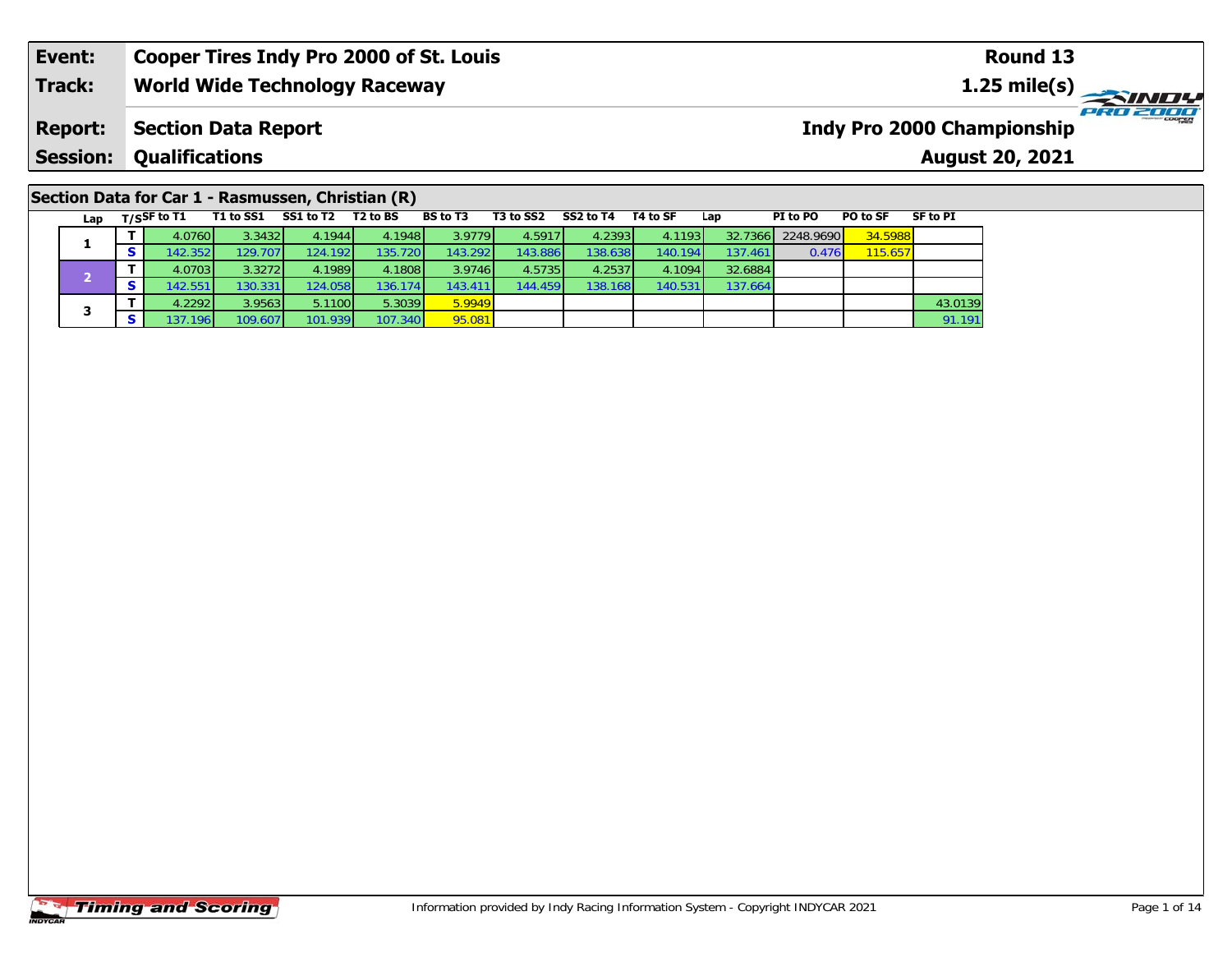# **Section Data for Car 18 - McElrea, Hunter**

| Lap | $T/S$ SF to T1 | T1 to SS1        | SS1 to T2 | T <sub>2</sub> to BS | <b>BS</b> to T3 | T3 to SS2 | SS2 to T4 | T4 to SF | Lap              | PI to PO  | PO to SF | <b>SF to PI</b> |
|-----|----------------|------------------|-----------|----------------------|-----------------|-----------|-----------|----------|------------------|-----------|----------|-----------------|
|     | 4.0590         | 3.3499           | 4.1027    | 4.1579               | 3.9697          | 4.6010    | 4.2950    | 4.1182   | 32.6534          | 1647.3187 | 32.6387  |                 |
| ж.  | 142.948        | 129.4481         | 126.967   | 136.9241             | 143.588         | 143.595   | 136.840   | 140.231  | 137.811 <b>1</b> | 0.650     | 122.603  |                 |
|     | 4.05571        | 3.3101           | 4.0737    | 4.1438               | 3.9612          | 4.5962    | 4.2917    | 4.1213   | 32.5537          |           |          |                 |
|     | 143.0651       | 131.004 <b>1</b> | 127.871   | 137.3901             | 143.896         | 143.745   | 136.9451  | 140.126  | 138.233          |           |          |                 |
|     | 4.4356         | 4.1626           | 5.0145    | 5.1860               | 5.8975          |           |           |          |                  |           |          | 44.4851         |
|     | 130.8111       | 104.174 <b>1</b> | 103.881   | 109.780              | 96.651          |           |           |          |                  |           |          | 88.176          |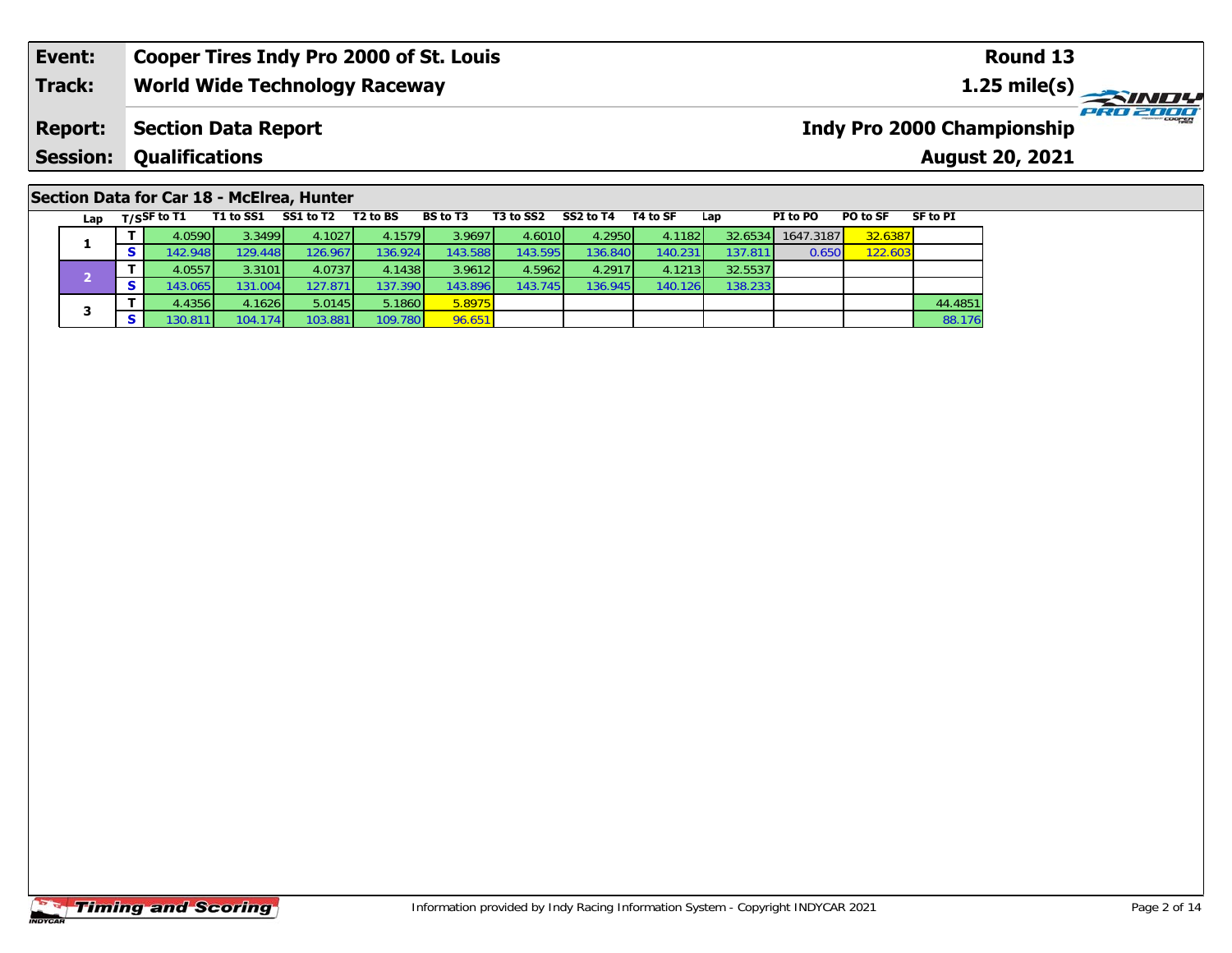## **Section Data for Car 21 - Simpson, Kyffin (R)**

| Lap | $T/S$ SF to T1 | T1 to SS1 | SS1 to T2        | T2 to BS | <b>BS</b> to T3 | T3 to SS2 | SS2 to T4 | T4 to SF | Lap      | PI to PO  | PO to SF | SF to PI |
|-----|----------------|-----------|------------------|----------|-----------------|-----------|-----------|----------|----------|-----------|----------|----------|
|     | 4.1173         | 3.4421    | 4.2690           | 4.2188   | 3.9894          | 4.7588    | 4.4033    | 4.1539   | 33.3526  | 1195.1101 | 34.2885  |          |
|     | 140.924        | 125.980   | 122.021          | 134.948  | 142.879         | 138.834   | 133.474   | 139.026  | 134.9221 | 0.896     | 116.704  |          |
|     | 4.0759         | 3.3811    | 4.2068           | 4.1934   | 3.9759          | 4.7239    | 4.4045    | 4.1554   | 33.1169  |           |          |          |
|     | 142.356        | 128.253   | 123.825          | 135.765  | 143.364         | 139.859   | 133.438   | 138.976  | 135.882  |           |          |          |
| з   | 4.1369         | 3.7254    | 4.6449           | 4.4208   | 5.0486          |           |           |          |          |           |          | 38.2726  |
|     | 140.257        | 116.400   | 112.146 <b>1</b> | 128.782  | 112.903         |           |           |          |          |           |          | 102.488  |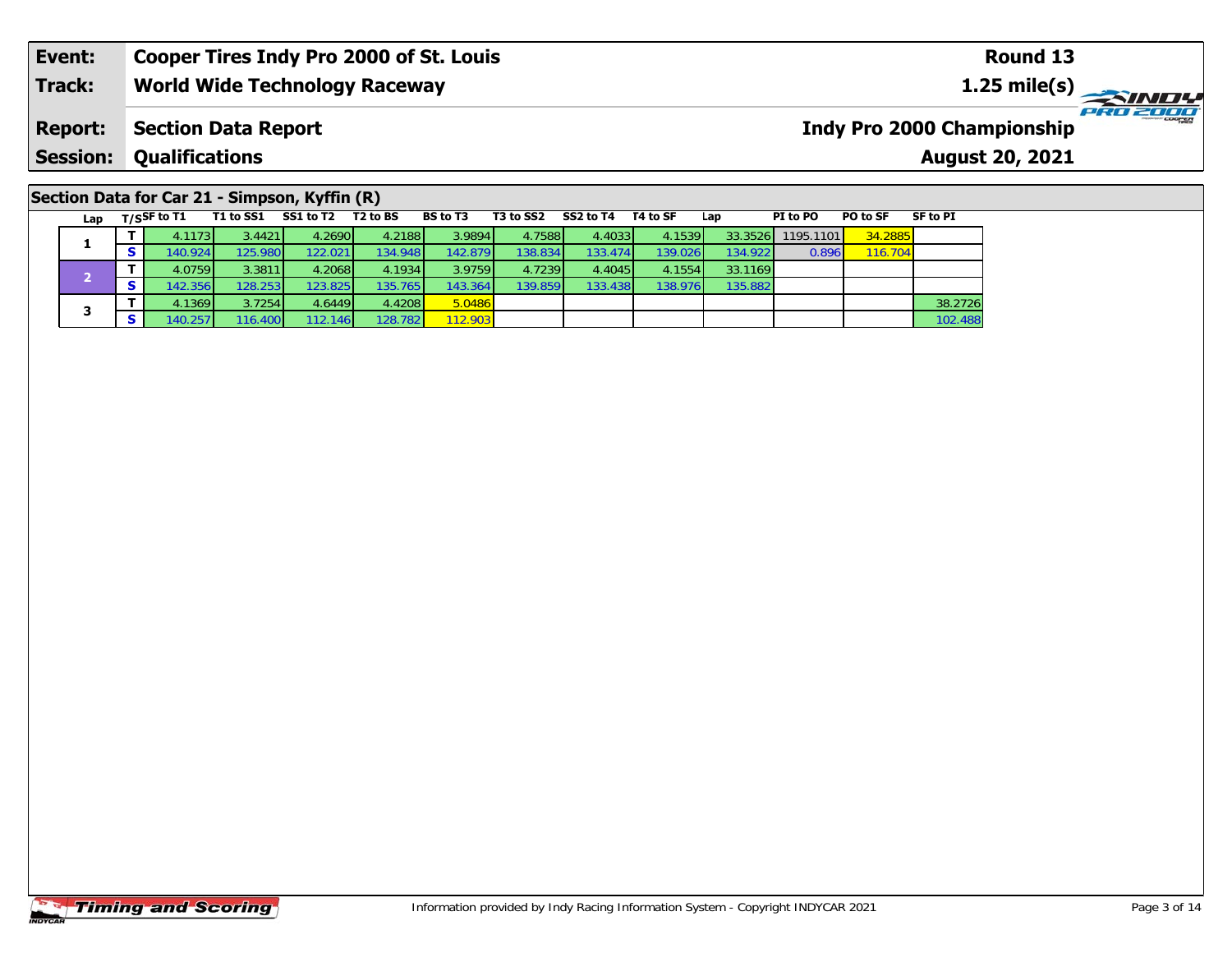# **Section Data for Car 22 - Sulaiman, Manuel**

| Lap | $T/S$ SF to T1 | T1 to SS1        | SS1 to T2 | T <sub>2</sub> to BS | <b>BS</b> to T3 | T3 to SS2 | SS2 to T4 | T4 to SF | Lap     | PI to PO  | PO to SF | SF to PI |
|-----|----------------|------------------|-----------|----------------------|-----------------|-----------|-----------|----------|---------|-----------|----------|----------|
|     | 4.1267         | 3.3705           | 4.1377    | 4.1371               | 3.9453          | 4.6755    | 4.3416    | 4.1648   | 32.8992 | 1495.2314 | 33.4084  |          |
|     | 140.603        | 128.656          | 125.893   | 137.613              | 144.476         | 141.307   | 135.371   | 138.6621 | 136.781 | 0.716     | 119.778  |          |
|     | 4.1078         | 3.3611           | 4.1435    | 4.2359               | 3.9778          | 4.7008    | 4.3810    | 4.1709   | 33.0788 |           |          |          |
|     | 141.250        | 129.016 <b>1</b> | 125.717   | 134.4031             | 143.295         | 140.547   | 134.154   | 138.459  | 136.039 |           |          |          |
| з   | 4.2854         | 4.1235           | 6.1890    | 8.6295               | 9.3865          |           |           |          |         |           |          | 56.0322  |
|     | 135.396        | 105.162          | 84.167    | 65.973               | 60.726          |           |           |          |         |           |          | 70.004   |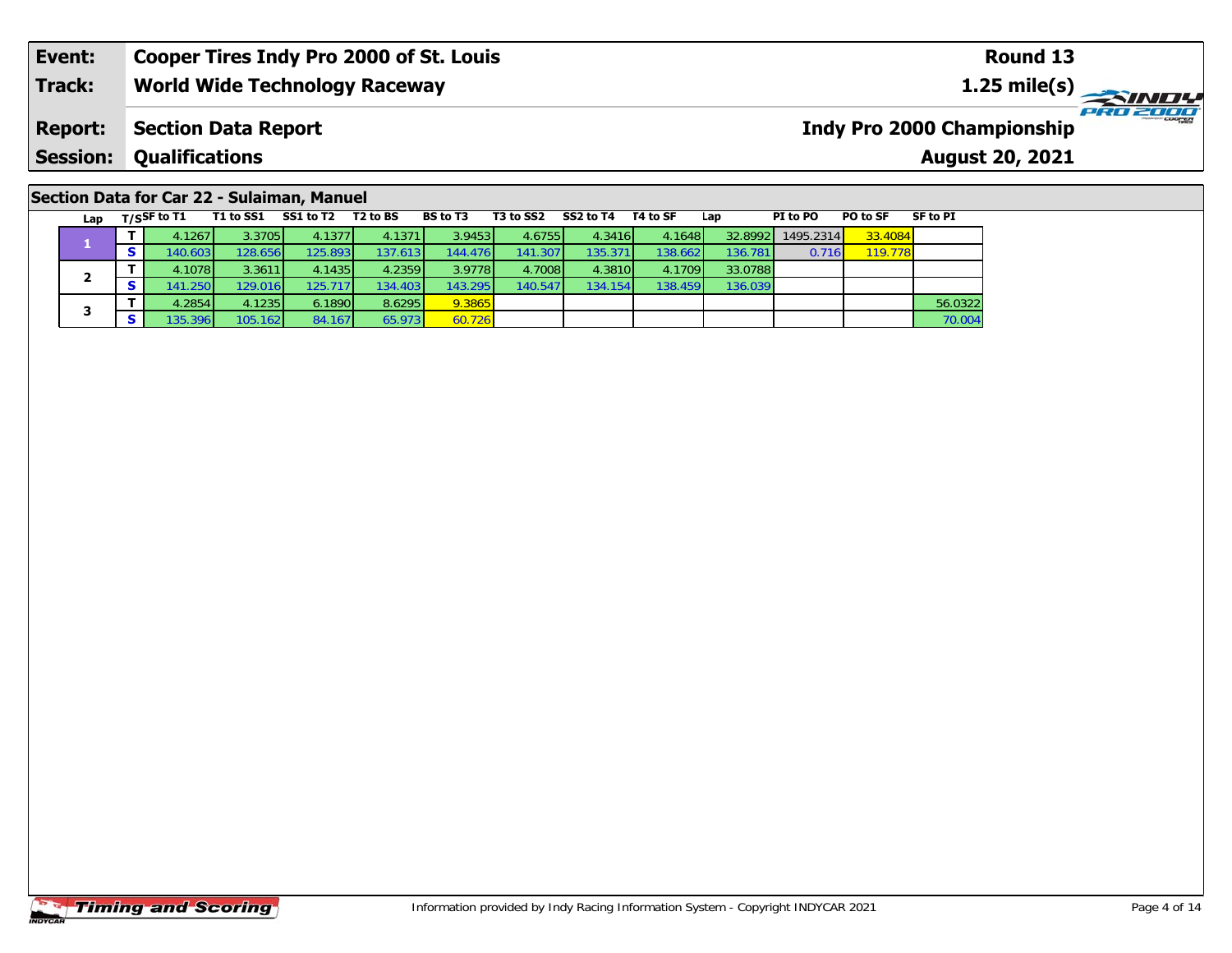# **Section Data for Car 3 - Roe, James (R)**

| Lap | $T/S$ SF to T1   | T1 to SS1        | SS1 to T2        | T2 to BS | <b>BS</b> to T3 | T3 to SS2 | SS2 to T4 | T4 to SF | Lap     | PI to PO  | PO to SF | SF to PI |
|-----|------------------|------------------|------------------|----------|-----------------|-----------|-----------|----------|---------|-----------|----------|----------|
|     | 4.0227           | 3.3645           | 4.0926           | 4.1233   | 3.9232          | 4.5620    | 4.2658    | 4.0609   | 32.4150 | 1047.7121 | 32.7413  |          |
|     | 144.238          | 128.886          | 127.281          | 138.0731 | 145.290         | 144.823   | 137.777   | 142.210  | 138.825 | 1.022     | 122.218  |          |
|     | 4.0094           | 3.3282           | 4.0846           | 4.1119   | 3.9149          | 4.5294    | 4.2660    | 4.0511   | 32.2955 |           |          |          |
|     | 144.717          | 130.292          | 127.530          | 138.456  | 145.598         | 145.865   | 137.770   | 142.554  | 139.338 |           |          |          |
|     | 4.0856           | 3.7136           | 4.6600           | 4.7313   | 5.1845          |           |           |          |         |           |          | 42.3763  |
|     | 142.018 <b>1</b> | 116.770 <b>1</b> | 111.783 <b>1</b> | 120.330  | 109.943         |           |           |          |         |           |          | 92.564   |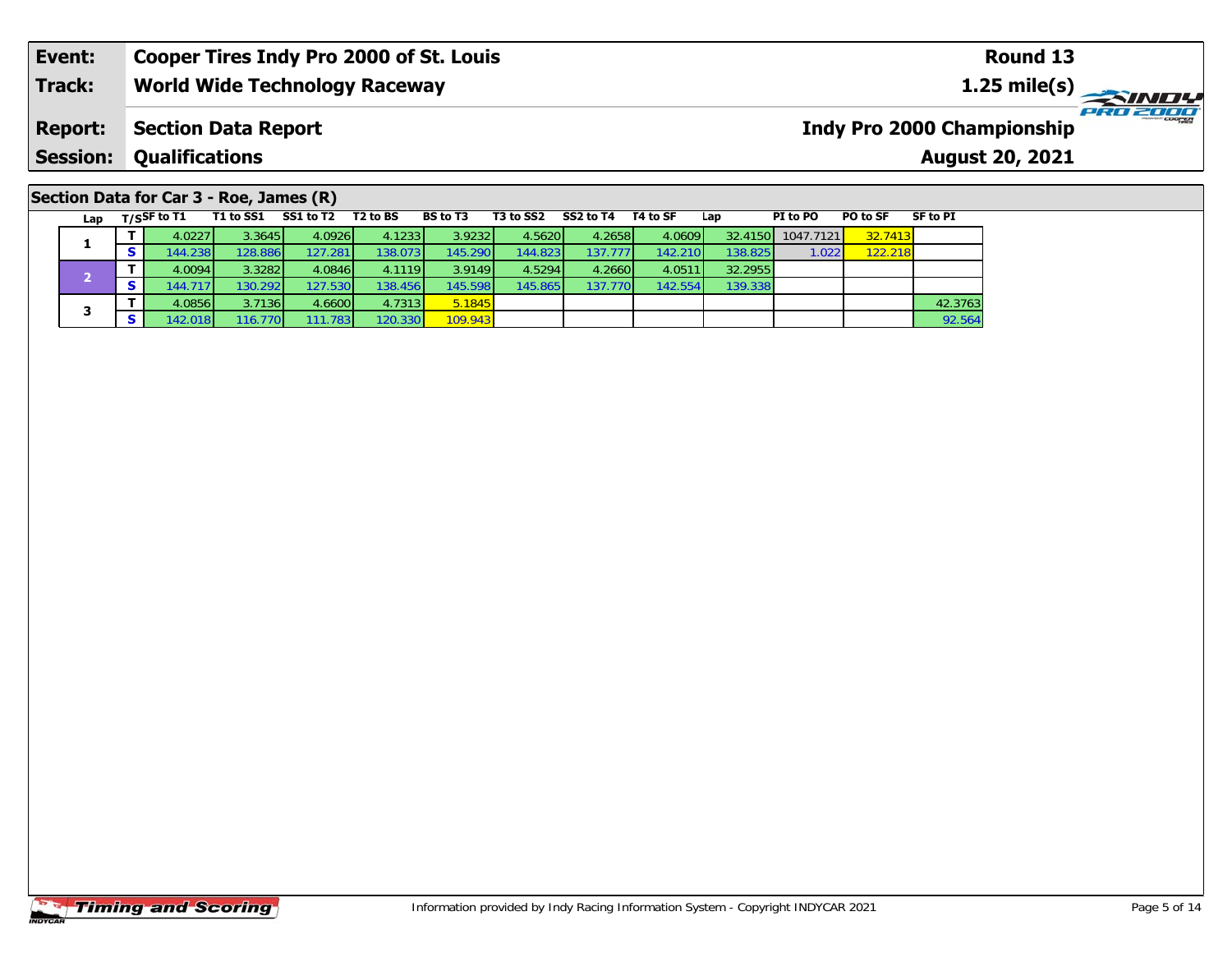# **Section Data for Car 40 - Miller, Jack William (R)**

| Lap | $T/S$ SF to T1 | T1 to SS1 | SS1 to T2 | T <sub>2</sub> to BS | <b>BS</b> to T3 | T3 to SS2 | SS2 to T4 | T4 to SF | Lap     | PI to PO | PO to SF | <b>SF to PI</b> |
|-----|----------------|-----------|-----------|----------------------|-----------------|-----------|-----------|----------|---------|----------|----------|-----------------|
|     | 4.0792         | 3.3075    | 4.1995    | 4.1606               | 3.9366          | 4.5513    | 4.2991    | 4.1110   | 32.6448 | 745.3382 | 32.8603  |                 |
|     | 142.240        | 131.107   | 124.0411  | 136.836              | 144.795         | 145.1631  | 136.709   | 140.477  | 137.847 | 1.437    | 121.776  |                 |
|     | 4.0636         | 3.2752    | 4.2198    | 4.1766               | 3.9460          | 4.5431    | 4.2831    | 4.1113   | 32.6187 |          |          |                 |
|     | 142.787        | 132.400   | 123.444   | 136.311              | 144.450         | 145.425   | 137.2201  | 140.467  | 137.958 |          |          |                 |
| з   | 4.3161         | 4.0760    | 5.3511    | 5.3793               | 5.9485          |           |           |          |         |          |          | 44.2146         |
|     | 134.433        | 106.388   | 97.346    | 105.835              | 95.822          |           |           |          |         |          |          | 88.715          |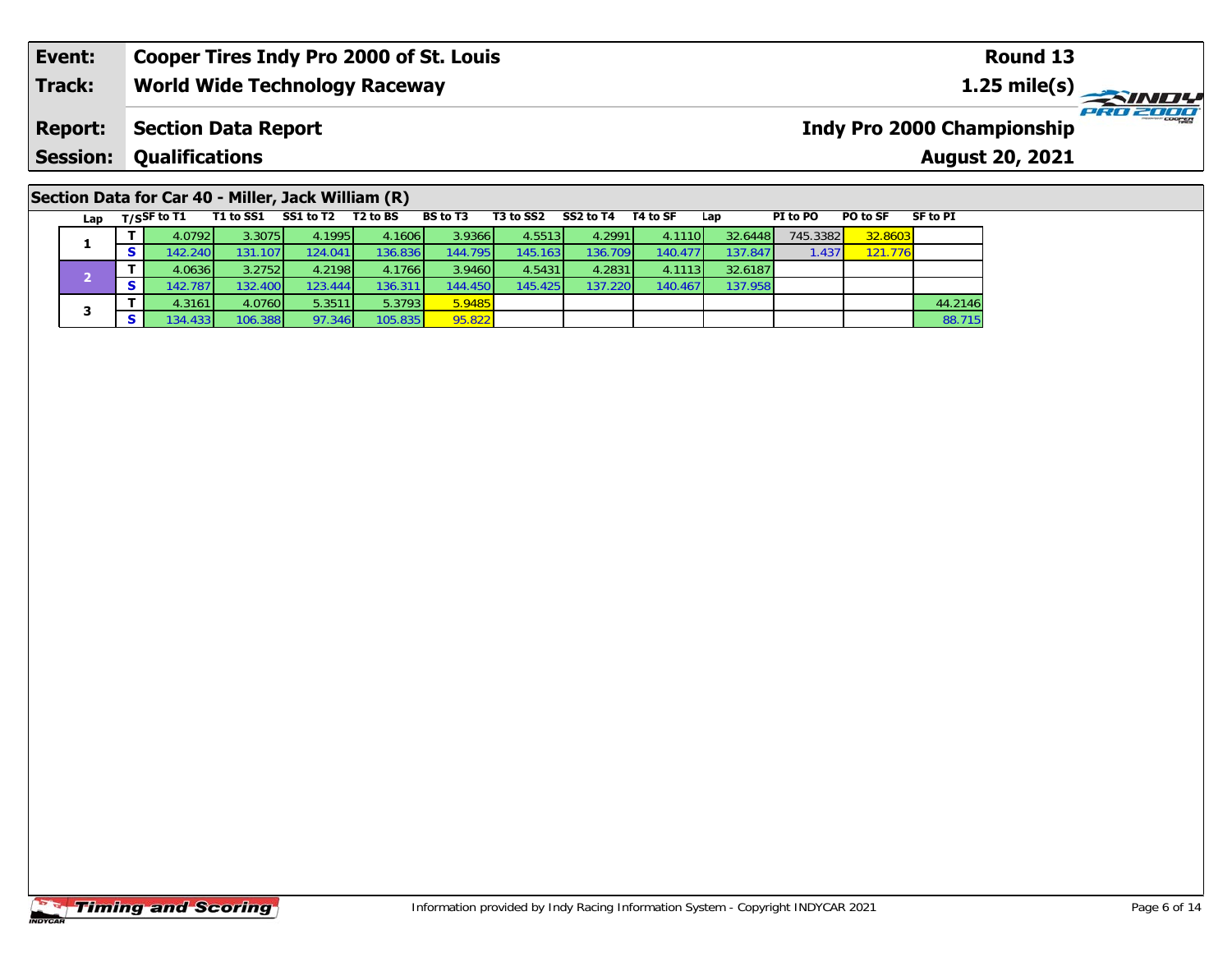### **Event: Cooper Tires Indy Pro 2000 of St. Louis Round 131.25 mile(s) World Wide Technology Raceway Track:** PRO 2000 **Indy Pro 2000 Championship Report: Section Data Report Qualifications Session:August 20, 2021**

# **Section Data for Car 42 - Petrov, Artem**

| Lap | $T/S$ SF to T1 | T1 to SS1 | SS1 to T2 | T2 to BS | <b>BS</b> to T3 | T3 to SS2 | SS2 to T4        | T4 to SF | Lap     | PI to PO  | PO to SF | SF to PI |
|-----|----------------|-----------|-----------|----------|-----------------|-----------|------------------|----------|---------|-----------|----------|----------|
|     | 4.1270         | 3.3651    | 4.0310    | 4.1022   | 3.9491          | 4.5746    | 4.2847           | 4.1453   | 32.5790 | 1795.7023 | 32.9627  |          |
|     | 140.593        | 128.863   | 129.226   | 138.784  | 144.337         | 144.424   | 137.169 <b>1</b> | 139.314  | 138.126 | 0.596     | 121.398  |          |
|     | 4.1245         | 3.3296    | 4.0417    | 4.1122   | 3.9522          | 4.5947    | 4.3027           | 4.1541   | 32.6117 |           |          |          |
| 2   | 140.678        | 130.237   | 128.884   | 138.446  | 144.223         | 143.792   | 136.595          | 139.019  | 137.987 |           |          |          |
| 3   | 4.4962         | 4.3100    | 5.3741    | 5.7206   | 5.7986          |           |                  |          |         |           |          | 43.8162  |
|     | 129.048        | 100.612   | 96.930    | 99.521   | 98.300          |           |                  |          |         |           |          | 89.522   |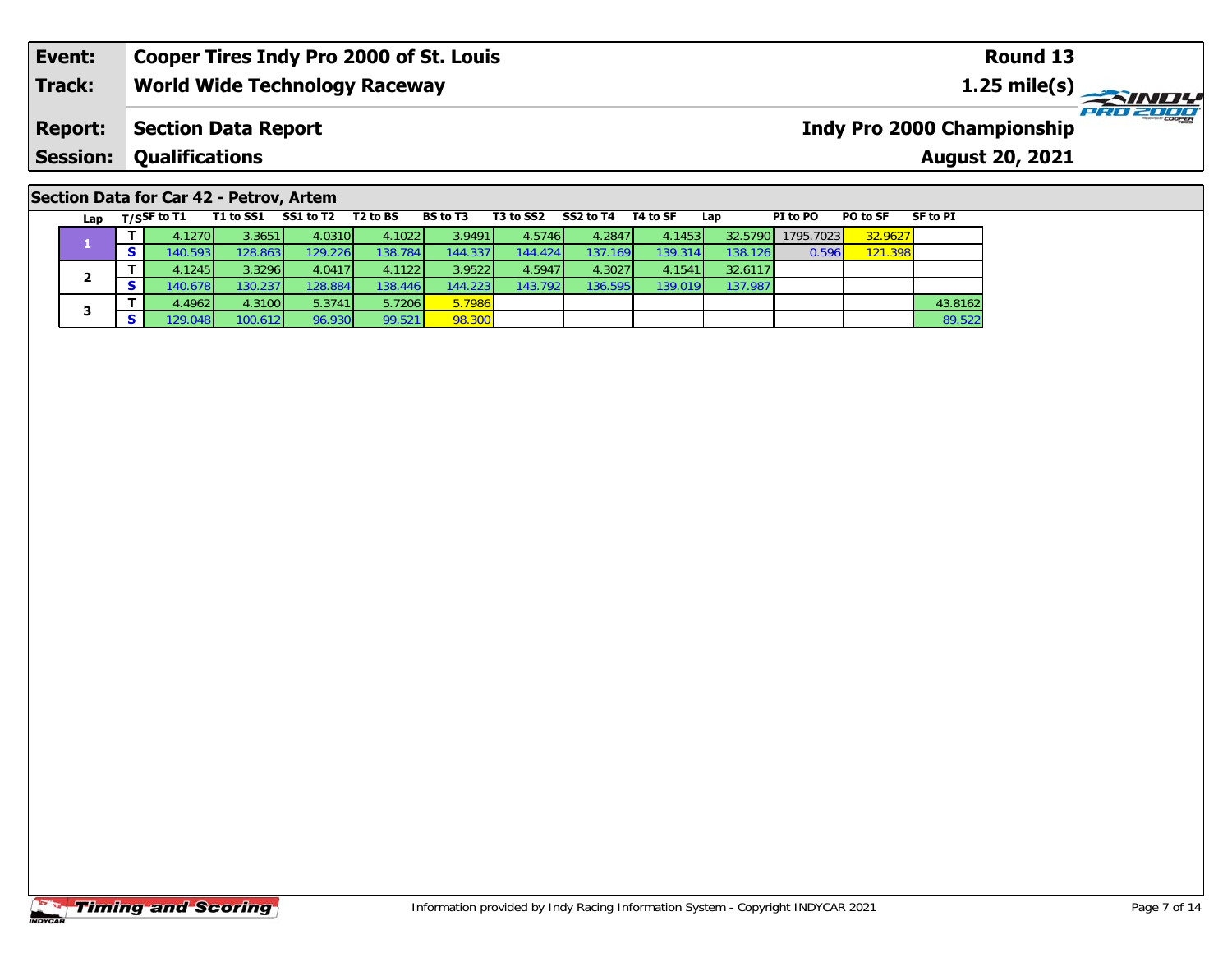|  |  | Section Data for Car 5 - Brichacek, Wyatt (R) |  |
|--|--|-----------------------------------------------|--|
|--|--|-----------------------------------------------|--|

| Lap | $T/S$ SF to T1 | T1 to SS1        | SS1 to T2 | T <sub>2</sub> to BS | <b>BS</b> to T3  | T3 to SS2 | SS2 to T4 | T4 to SF | Lap      | PI to PO | PO to SF | SF to PI |
|-----|----------------|------------------|-----------|----------------------|------------------|-----------|-----------|----------|----------|----------|----------|----------|
|     | 4.1234         | 3.5839           | 4.2779    | 4.1911               | 3.9539           | 4.7501    | 4.4979    | 4.2155   | 33.5937  | 894.8892 | 34.1163  |          |
|     | 140.716        | 120.996          | 121.767   | 135.840              | 144.161          | 139.088   | 130.667   | 136.994  | 133.9541 | 1.197    | 117.293  |          |
|     | 4.1189         | 3.5546           | 4.2794    | 4.2015               | 3.9560           | 4.8740    | 4.4968    | 4.2147   | 33.6959  |          |          |          |
|     | 140.869        | 121.993 <b>1</b> | 121.725   | 135.504              | 144.085 <b>1</b> | 135.5521  | 130.6991  | 137.020  | 133.547  |          |          |          |
| з   | 4.1697         | 3.9657           | 4.7539    | 4.4136               | 4.6899           |           |           |          |          |          |          | 37.7692  |
|     | 139.153        | 109.3471         | 109.575   | 128.992              | 121.538          |           |           |          |          |          |          | 103.854  |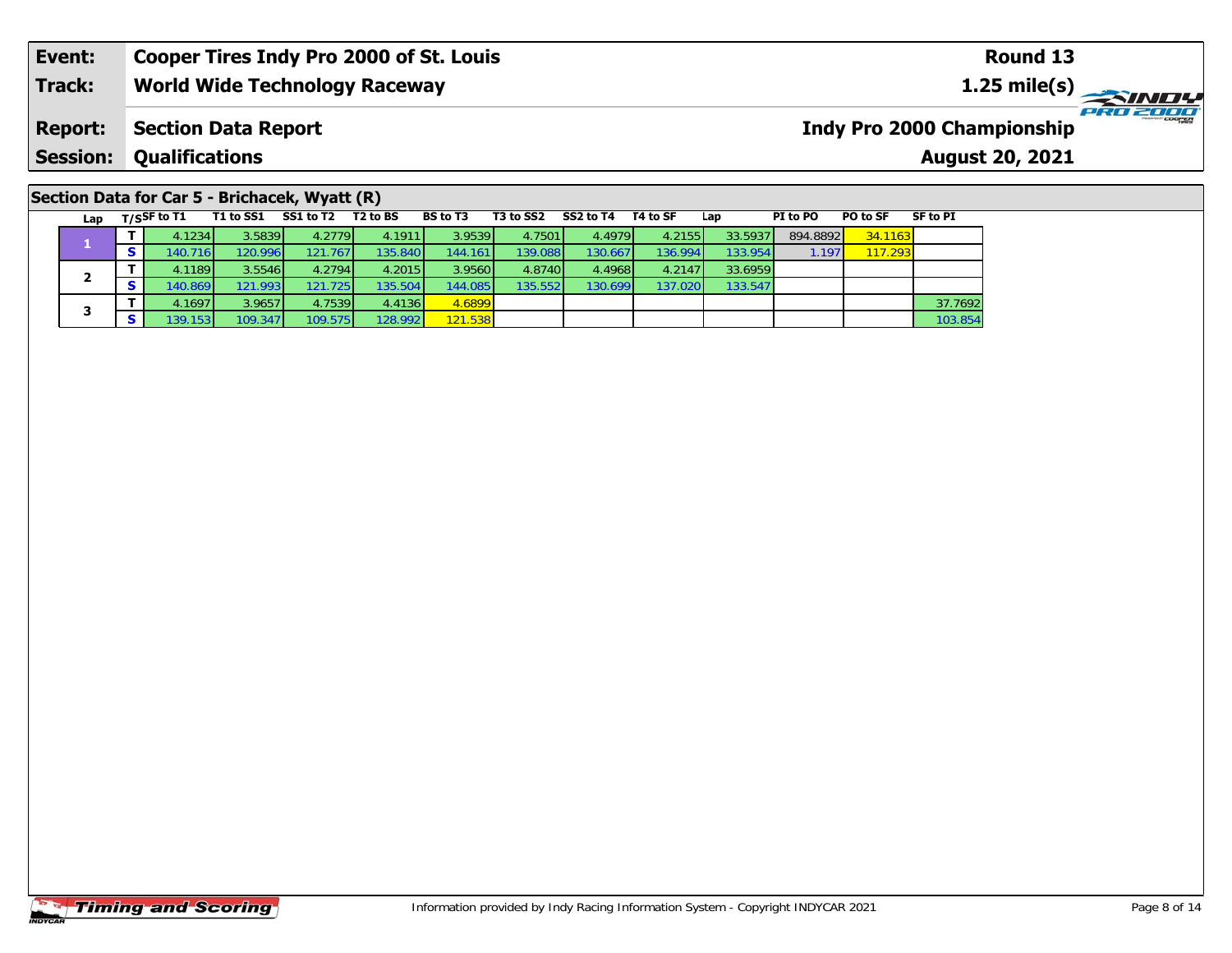### **Event:Round 13 Cooper Tires Indy Pro 2000 of St. Louis Track:World Wide Technology Raceway 1.25 mile(s)** PRO 2000 **Report: Section Data Report Indy Pro 2000 Championship Session: Qualifications August 20, 2021**

**T** 4.1130 3.7582 4.5439 4.3671 4.2844 35.8629 130.365 133.041 100.375 130.365 133.8629 100.375 109.375

136.420

### Lap T/S<sup>SF</sup> to T1 T1 to SS1 SS1 to T2 T2 to BS BS to T3 T3 to SS2 SS2 to T4 T4 to SF Lap PI to PO PO to SF SF to PI **1 <sup>T</sup>** 4.0754 3.3649 4.2114 4.1928 3.9932 4.6840 4.3689 4.1483 33.0389 1347.5918 33.0484 **<sup>S</sup>** 142.373 128.871 123.690 135.785 142.743 141.051 134.525 139.214 136.203 0.795 121.083**2 <sup>T</sup>** 4.0691 3.3054 4.1868 4.1790 3.9855 4.6867 4.4056 4.1682 32.9863 **<sup>S</sup>** 142.594 131.190 124.417 136.233 143.018 140.970 133.405 138.549 136.420**Section Data for Car 51 - Abel, Jacob**

**3**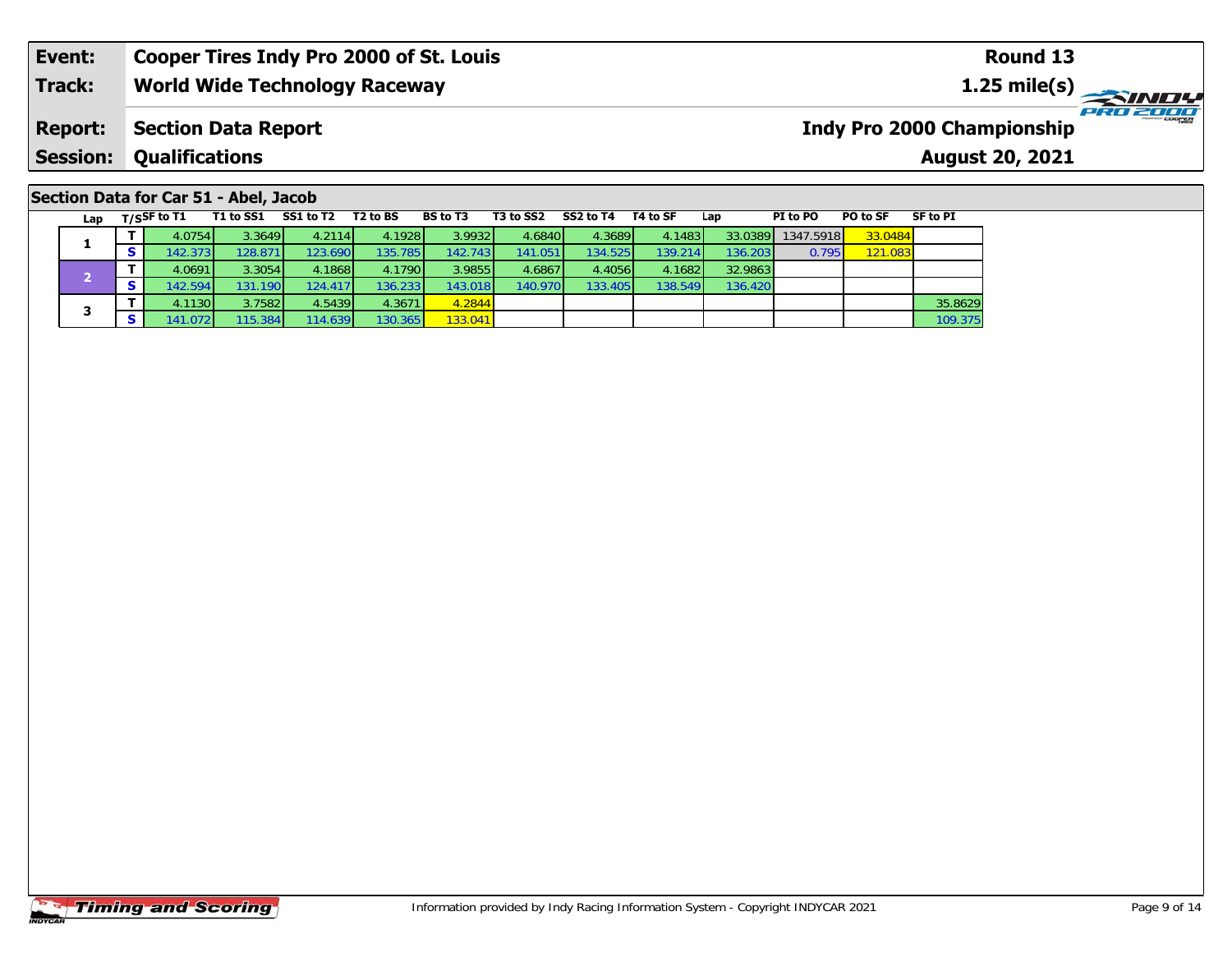### **Section Data for Car 55 - Gold, Reece (R)**

| Lap | $T/S$ SF to T1 | T1 to SS1        | SS1 to T2 | T2 to BS | <b>BS</b> to T3 | T3 to SS2 | SS2 to T4 | T4 to SF | Lap     | PI to PO  | PO to SF | SF to PI |
|-----|----------------|------------------|-----------|----------|-----------------|-----------|-----------|----------|---------|-----------|----------|----------|
|     | 4.0771         | 3.3281           | 4.1653    | 4.1691   | 3.9548          | 4.5952    | 4.2684    | 4.0918   | 32.6498 | 1945.5877 | 33.4804  |          |
|     | 142.3141       | 130.295          | 125.059   | 136.557  | 144.129         | 143.777   | 137.6931  | 141.136  | 137.826 | 0.551     | 119.520  |          |
|     | 4.0472         | 3.2631           | 4.1283    | 4.1353   | 3.9305          | 4.5999    | 4.2934    | 4.1212   | 32.5189 |           |          |          |
|     | 143.365        | 132.891          | 126.180   | 137.6731 | 145.020         | 143.630   | 136.891   | 140.129  | 138.381 |           |          |          |
| з   | 4.0803         | 3.7424           | 4.6826    | 4.6898   | 4.5340          |           |           |          |         |           |          | 37.4771  |
|     | 142.202        | 115.871 <b>l</b> | 111.244   | 121.395  | 125.717         |           |           |          |         |           |          | 104.664  |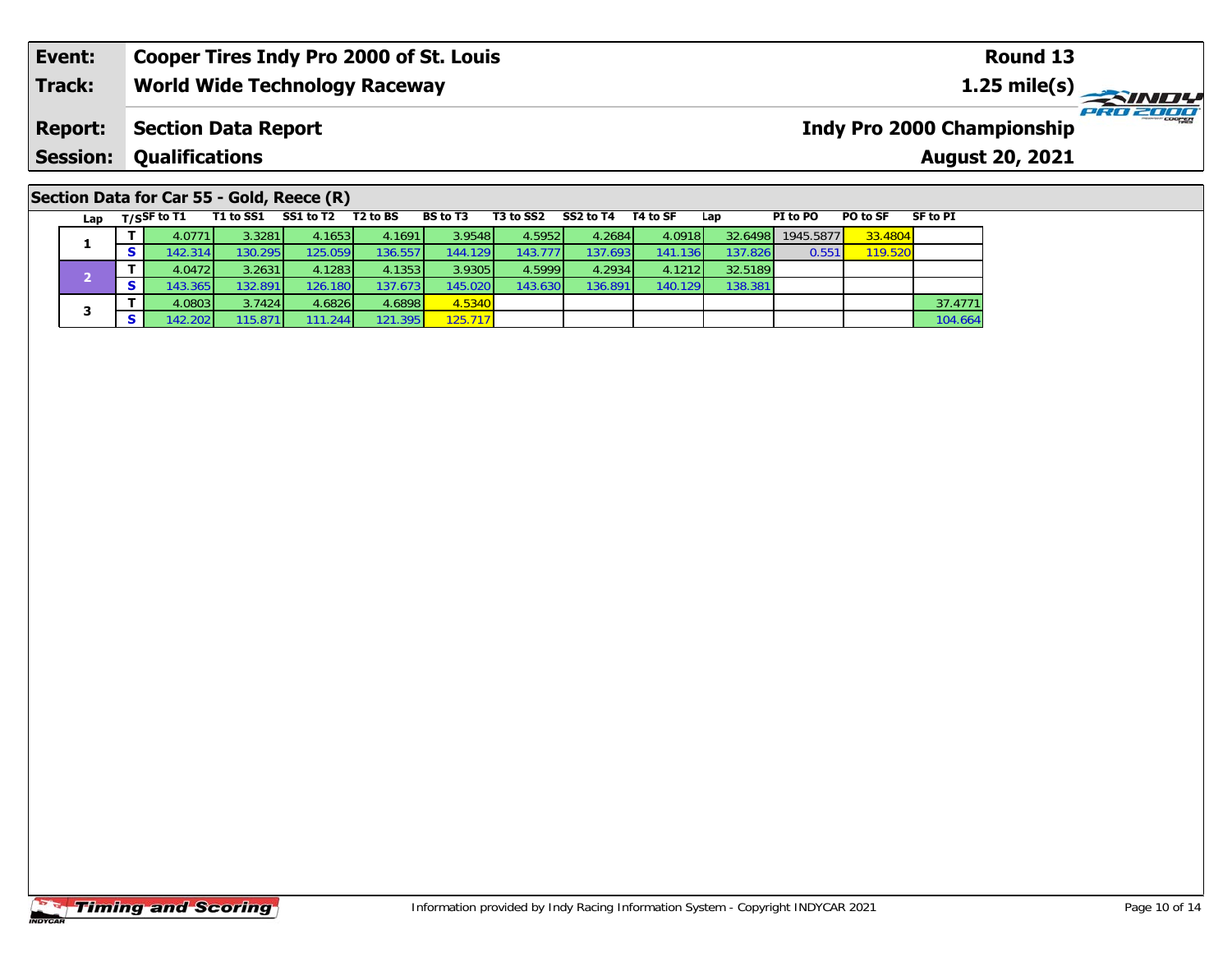|  |  | Section Data for Car 7 - Enders, Kory |  |
|--|--|---------------------------------------|--|
|  |  |                                       |  |

| Lap | $T/S$ SF to T1 | T1 to SS1 | SS1 to T2 | T <sub>2</sub> to BS | <b>BS</b> to T3 | T3 to SS2 | SS2 to T4 | T4 to SF | Lap     | PI to PO | PO to SF | SF to PI |
|-----|----------------|-----------|-----------|----------------------|-----------------|-----------|-----------|----------|---------|----------|----------|----------|
|     | 4.0848         | 3.3892    | 4.1922    | 4.1774               | 3.9889          | 4.6677    | 4.3773    | 4.1429   | 33.0204 | 440.6545 | 33.3815  |          |
|     | 142.045        | 127.9471  | 124.257   | 136.2851             | 142.897         | 141.543   | 134.267   | 139.395  | 136.279 | 2.431    | 119.875  |          |
|     | 4.0630         | 3.3991    | 4.1836    | 4.1788               | 3.9857          | 4.7304    | 4.4141    | 4.1575   | 33.1122 |          |          |          |
| ◢   | 142.808        | 127.574   | 124.512   | 136.2401             | 143.011         | 139.667   | 133.148   | 138.906  | 135.902 |          |          |          |
| з   | 4.2291         | 3.7775    | 4.4046    | 4.2927               | 4.4707          |           |           |          |         |          |          | 36.6918  |
|     | 137.199        | 114.795   | 118.265   | 132.625              | 127.497         |           |           |          |         |          |          | 106.904  |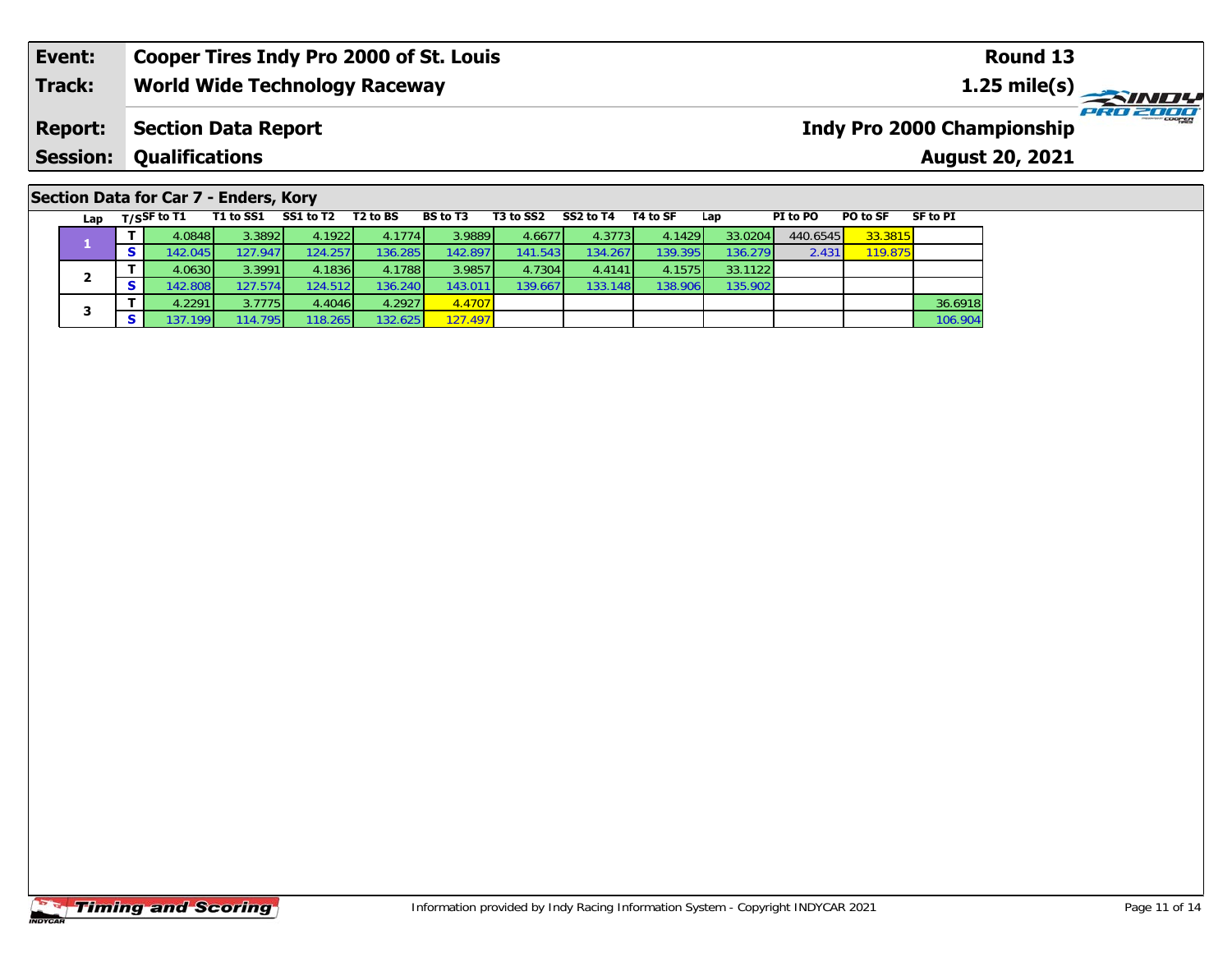# **Section Data for Car 8 - Siegel, Nolan (R)**

|  | Lap | $T/S$ SF to T1   | T1 to SS1 | SS1 to T2 | T <sub>2</sub> to BS | <b>BS</b> to T3 | T3 to SS2 | SS2 to T4 | T4 to SF | Lap     | PI to PO | PO to SF | <b>SF to PI</b> |
|--|-----|------------------|-----------|-----------|----------------------|-----------------|-----------|-----------|----------|---------|----------|----------|-----------------|
|  |     | 4.0841           | 3.3182    | 4.1930    | 4.1995               | 4.0010          | 4.6231    | 4.3348    | 4.1298   | 32.8835 | 595.3983 | 33.4752  |                 |
|  |     | 142.0701         | 130.684   | 124.2331  | 135.568              | 142.4641        | 142.909   | 135.583   | 139.837  | 136.847 | 1.799    | 119.539  |                 |
|  |     | 4.0795           | 3.3415    | 4.1806    | 4.1698               | 3.9758          | 4.5999    | 4.3224    | 4.1290   | 32.7985 |          |          |                 |
|  |     | 142.2301         | 129.7731  | 124.6021  | 136.534              | 143.3671        | 143.630   | 135.9721  | 139.864  | 137.201 |          |          |                 |
|  | з   | 4.0926           | 3.5160    | 4.5050    | 4.3330               | 4.4828          |           |           |          |         |          |          | 37.8216         |
|  |     | 141.775 <b>I</b> | 123.3321  | 115.6291  | 131.391              | 127.153         |           |           |          |         |          |          | 103.711         |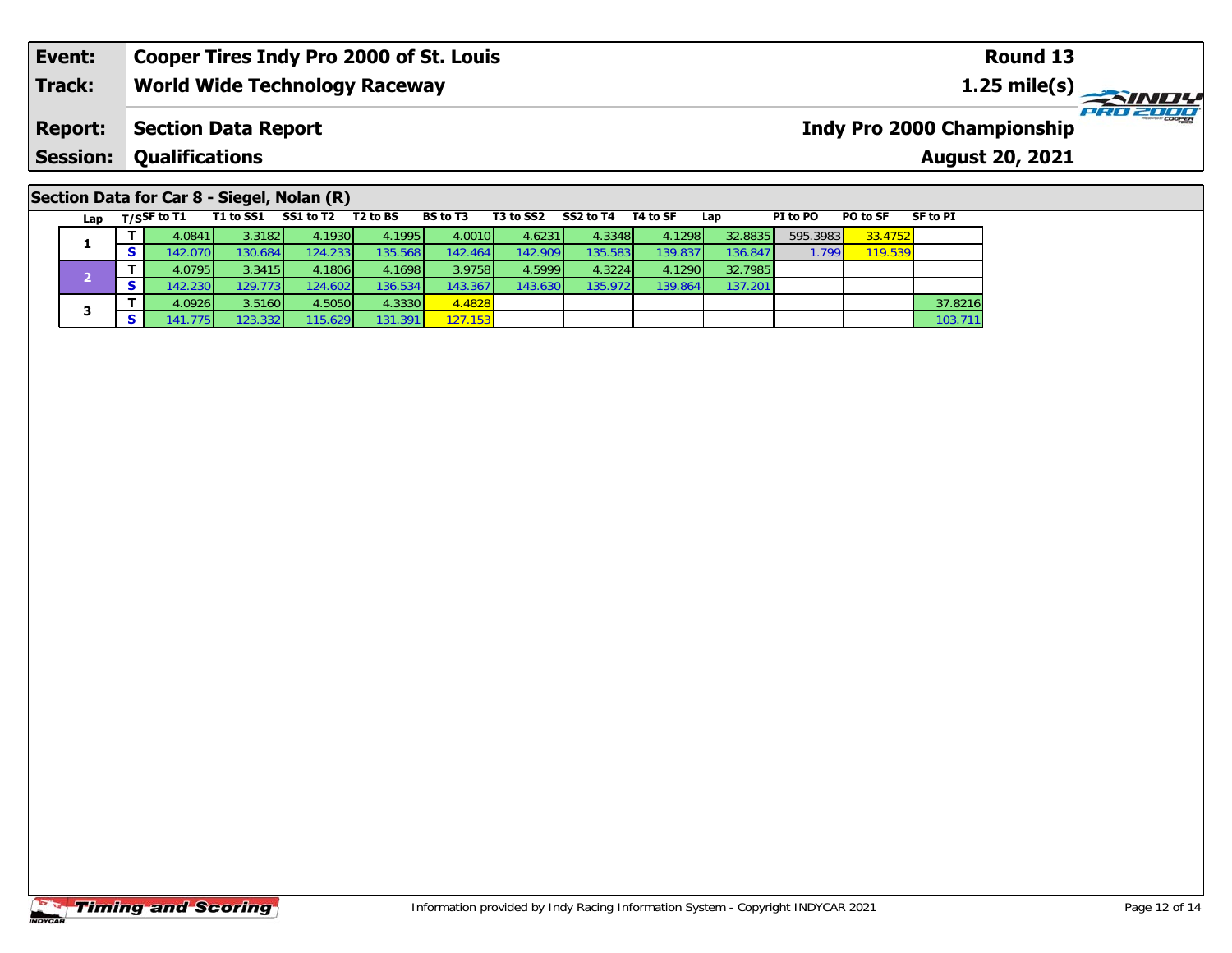| Section Data for Car 91 - Eves, Braden |  |  |
|----------------------------------------|--|--|
|----------------------------------------|--|--|

|  | Lap | T/SSF to $T1$ | T1 to SS1 | SS1 to T2 | T <sub>2</sub> to BS | <b>BS</b> to T3 | T3 to SS2 | SS2 to T4 | T4 to SF | Lap     | PI to PO  | PO to SF | <b>SF to PI</b> |
|--|-----|---------------|-----------|-----------|----------------------|-----------------|-----------|-----------|----------|---------|-----------|----------|-----------------|
|  |     | 4.0740        | 3.2697    | 4.0640    | 4.1128               | 3.9349          | 4.5540    | 4.2778    | 4.0999   | 32.3871 | 2101.3952 | 32.6338  |                 |
|  |     | 142.4221      | 132.623   | 128.176   | 138.426              | 144.858         | 145.077   | 137.390   | 140.857  | 138.944 | 0.510     | 122.621  |                 |
|  | -   | 4.0735        | 3.2893    | 4.0717    | 4.1223               | 3.9507          | 4.5517    | 4.2768    | 4.0943   | 32.4303 |           |          |                 |
|  |     | 142.439       | 131.832   | 127.934   | 138.107              | 144.278         | 145.151   | 137.4221  | 141.050  | 138.759 |           |          |                 |
|  | 3   | 4.1647        | 3.7886    | 4.7247    | 4.5505               | 4.9956          |           |           |          |         |           |          | 39.3089         |
|  |     | 139.320       | 114.458   | 110.2521  | 125.111              | 114.100         |           |           |          |         |           |          | 99.787          |